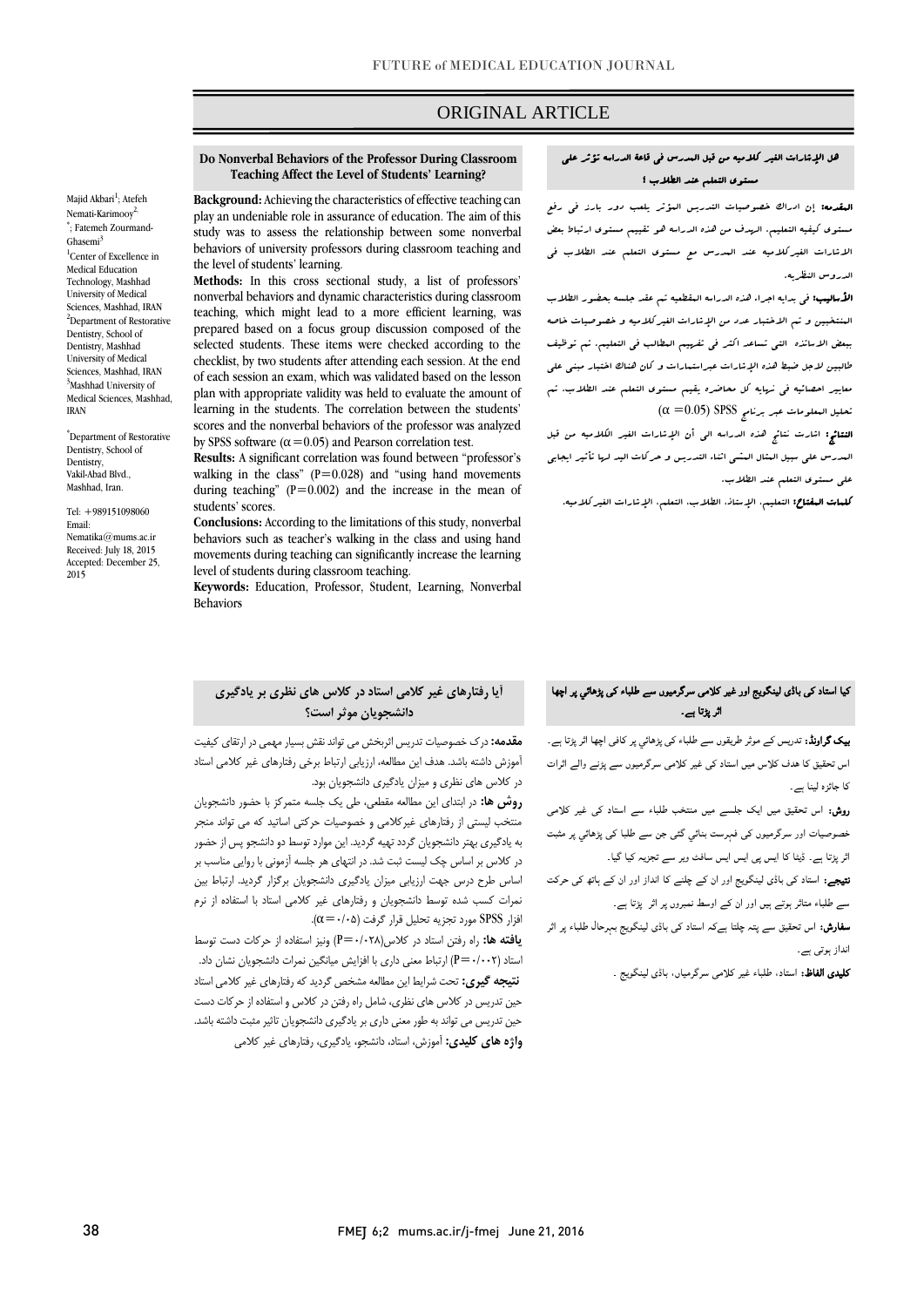### **INTRODUCTION**

In the process of education, teaching and learning are interdependent parts. Although teaching is the teacher's activity, but its result is learning which depends on the student (1).

The primary purpose of classroom teaching is transferring the knowledge to the students to establish learning (2). A strong coralation between lesson's objectives, teaching methods and student's learning is needed in order to achive the ideal teaching (3).

Some scholars consider the activity of teaching as a science and discuss that there are some principles and rules for teaching, which must be detected and used through researches while others consider it as an art and believe that it is affected by many factors such as personal needs and beliefs of teachers. At the same time, another group of researchers consider teaching as a science-based art or an artistic science and establish connections between these two viewpoints (4-7). Teaching activity emerges with four measures which are as follows: 1) making connection i.e. attracting attention for learning, 2) continuing connection i.e. getting interested in the activity related to learning, 3) making the connection effective i.e. employing rules and principles for facilitating learning, and 4) ending connection i.e. assuring the furtherance of learning and its continuation (5). Considering a professor's performance in each teaching step, different methods of teaching forms which can be called "teaching skills" (5).

One of the main problems in education process is the lack of indicators of effective teaching. Effective teaching is based on a set of qualifications of a professor which fulfills the educational objectives and student's learning. It should be said that learning is also depend on student's trend to learning, student's behavior, lesson's content and teaching environment (8, 9).

The ability to establish an effective communication is one of the characteristics of effective teaching (10). In addition, a vital part of one's effectiveness as a teacher is to motivate and help students learn content matter (11). It seems that the professor's walking and positioning in the class and using hand movements during teaching might engross the students in the subject and increase learning.

One of the major methods for the evaluation of the professors is to evaluate them from the viewpoint of students, but some factors irrelevant to professors' teaching quality such as leniency of the professor, difficulty or simplicity of the subject, the number of students, the discipline of the classroom, academic rank of the professor, gender and personal characteristics of students, the academic semester, the expected and the real score of the students, physical and social charisma of the professor and etc. can affect the students' opinion on the quality of teaching and it can reduce its value (12, 13).

Because of the key role of faculty members in educational system, promoting their teaching competencies can significantly affect students' learning (14). So, recognizing the characteristics of a good professor and attempting to achieve these characteristics by the teachers, can improve the quality of teaching. Studies evaluating the effect of behavioral characteristics during teaching on the level of learning are rare. So, the purpose of this study was to evaluate the effectiveness of some nonverbal behaviors on classroom teaching and the level of students' learning.

### **METHODS**

This was a cross sectional study conducted among the thirdgrade students of the Faculty of Dentistry. In the first phase for determining all the factors which could be effective on the quality of learning, a qualitative study had been designed and a meeting was held by the project conductor using the ten-member focus group of top students of the class regarding their attention in the classroom.

In this meeting, a complete list of some nonverbal behaviors and dynamic characteristics of the professors during teaching which may lead to attract the attention of the students and increase the learning level in classroom teaching was prepared. The purpose of this focus group discussion was to prepare a checklist of these characteristics validated by the students. In this meeting, an interviewer and a note keeper were present using a tape recorder, and the opinions of group were collected using the effective methods in collecting opinions and probing the tips. Based on this list, the two characteristics of "professor's walking in the class" and "using hand movements during teaching" were selected as marked nonverbal behaviors of the professor and were assessed.

Since lesson plan is among the useful tools to improve the quality of education (15), the lesson plans of all the professors for their classroom teaching during the semester were collected at the beginning of the project. In order to prepare a test with a proper content validity for evaluating the level of learning, five questions were designed from each subject and submitted to the related professor, while they were asked to confirm the appropriateness of the questions and to edit the questions based on their special learning objects.

Then, 15 students who were top-rated and satisfied in participating in the project were selected. Fifty three faculty members and 136 class sessions which were all of the theoretical class sessions for third year students in one semester were included in the study. At the end of each class, these 15 students were asked to answer the prepared validated test, showing the learning level of them as a group as students that try to attend mentally in the classes.

In order to record the characteristics of each professor member in teaching, the prepared checklist including several behavioral-verbal teaching skills was given to two of the participant students in each class. The checklist was filled out based on the fact that whether each of the two characteristics is true about the mentioned teacher or not.

In the last phase, the correlation between the mean of students' scores with professors' characteristics were investigated. The data were analyzed using SPSS version 11.5  $(\alpha=0.05)$  and Pearson correlation test.

#### **RESULTS**

The first part of our research was a qualitative study for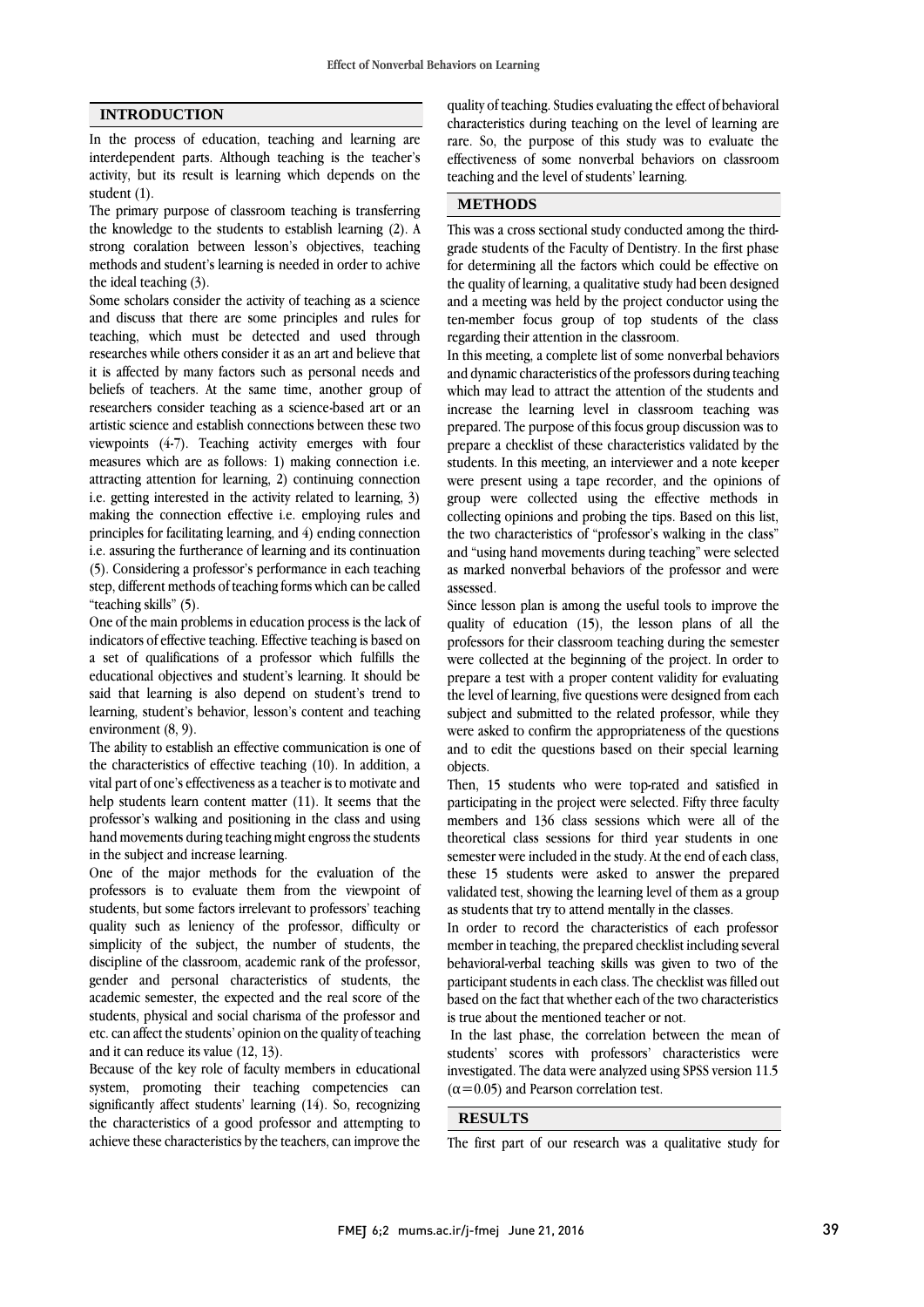determining all the factors which could be effective on the quality of learning. So, a focus group discussion was held to prepare a checklist of some nonverbal behaviors and dynamic characteristics of the professors during teaching which may lead to attract the attention of the students and increase the learning level in classroom teaching.

Based on this list, the two characteristics of "professor's walking in the class" and "using hand movements during teaching" were selected as marked nonverbal behaviors of the professor and were assessed.

This study showed a significant correlation between "professor's walking in the class" and the increase in the mean of students' scores  $(P=0.028)$ . Also "using hand movements during teaching" had a significant relationship to the mean of students' scores ( $P=0.002$ ).

### **DISCUSSION**

The ability to communicate effectively is one of the most important phases of teaching that can be a function of personality and academic characteristics of the professor. Studies have shown many personal characteristics of the professor which can be considered for interaction between the professor and the student. Some of these characteristics include respecting the students, helping them with solving their problems with empathy and mutual understanding, being cheerful, having positive and energizing manner, being interested in education, gender, communication style, rhetoric, ability to control the class, the effectiveness of the professor's voice for teaching, and appearance and discipline  $(10, 16)$ .

Although there are various methods for evaluating professors, the most common method in Iran is the evaluation of the professor by the students, which is so controversial. Thus, in order to evaluate the effect of the professors' skills on students' learning, this study was conducted by giving a test with appropriate validity to the students instead of using questionnaires which need to be answered by them regarding the quality of teaching. This method appears to improve the assessment of students' learning.

Our focus group was made of top-rated students because of two reasons. First, since our goal was to achieve some points for promotion and increasing the attractiveness of learning, only students were included, not the teachers, and considering that often more successful students care more about their learning, the students ought to be top-rated.

Students with lower grades would rather be studied in a separate project so that we can understand that which factors might be able to attract the attention of such students to learning. This assessment is not in the limitations of our study because our goal of assessing the norm. If all of the students of a class were participated in the study, the number of contributing factors was so increased that drawing a conclusion would got really difficult. So, we merely concentrated on the students who themselves had strong desire and trend to learning. In such cases, skills and effort of teachers could be effective. Also, one of the advantages of our study is that instead of including several factors, it has focused on learning and is not only based on the attitude of

#### students and teachers.

In order to establish a persistent relation, the professor can try different ways to attract the attention of students and involve them in the topic by stating the purpose of the subject (5).

According to the results of this study, "professor's walking in the class" and "using hand movements during teaching" would increase the learning level of students during classroom teaching. It seems that such nonverbal behaviors of the professor could accelerate the professor-student communication, encourage and motivate students to learning.

**Myers and his colleague believe that i**n order for a professor to motivate his/her students to learn, he/she must establish a classroom environment that is conducive to learning and make him/herself attractive and engaging to the learners. The positioning and walking of the teacher in the classroom indicates whether he/she is enthusiastic about the subject matter, cares about the students' progress, is motivated to help students learn content material, and has high expectations for the success of his/her students. Furthermore, the teacher's involvement with the class contributes to his or her professional demeanor and demonstrates to students that the new material they are expected to learn is deliberately taught and should be taken seriously. According to this study, changing the position of a professor in the classroom while teaching affects the quality of learning of the students (11).

Akbari et.al compared the students' and teachers' viewpoints about the characteristics of a good teacher in their study. This study showed that changing the position of the professor in the classroom while teaching is a really important factor and is considered as one of the characteristics of a good teacher (17). The results of their study are in accordance with our results.

On the other hand, students may consider walking the professor around the classroom as a sign of his/her selfconfidence and mastery on the subject. These two issues are both among the important characteristic of a good teacher. Just as the study of Hosseini et.al which showed that as far as teaching skills are concerned, professor's mastery on the teaching subject is the most important priority in professor's assessment (18).

The studies conducted by Dadkhah and Teylor showed that the mastery of professor on the subject and the ability to present the lesson is one of the most important characteristics of a good professor from the viewpoint of the students (19, 20). So walking the professor around the class and using hand movements while teaching might show the higher ability of the professor in presenting the subject.

One of the limitations of the present study was the low number of the professors and also the students who filled out the checklists. It is obvious that more evidence of effective points in increasing the students' learning would be obtained for the professors' usage by increasing the number of participants (both students and professors). The other limitation was the difference of lessons which might affect the results due to the increase of intervening factors. According to the conditions of this study, nonverbal behaviors such as teacher's walking in the class and using